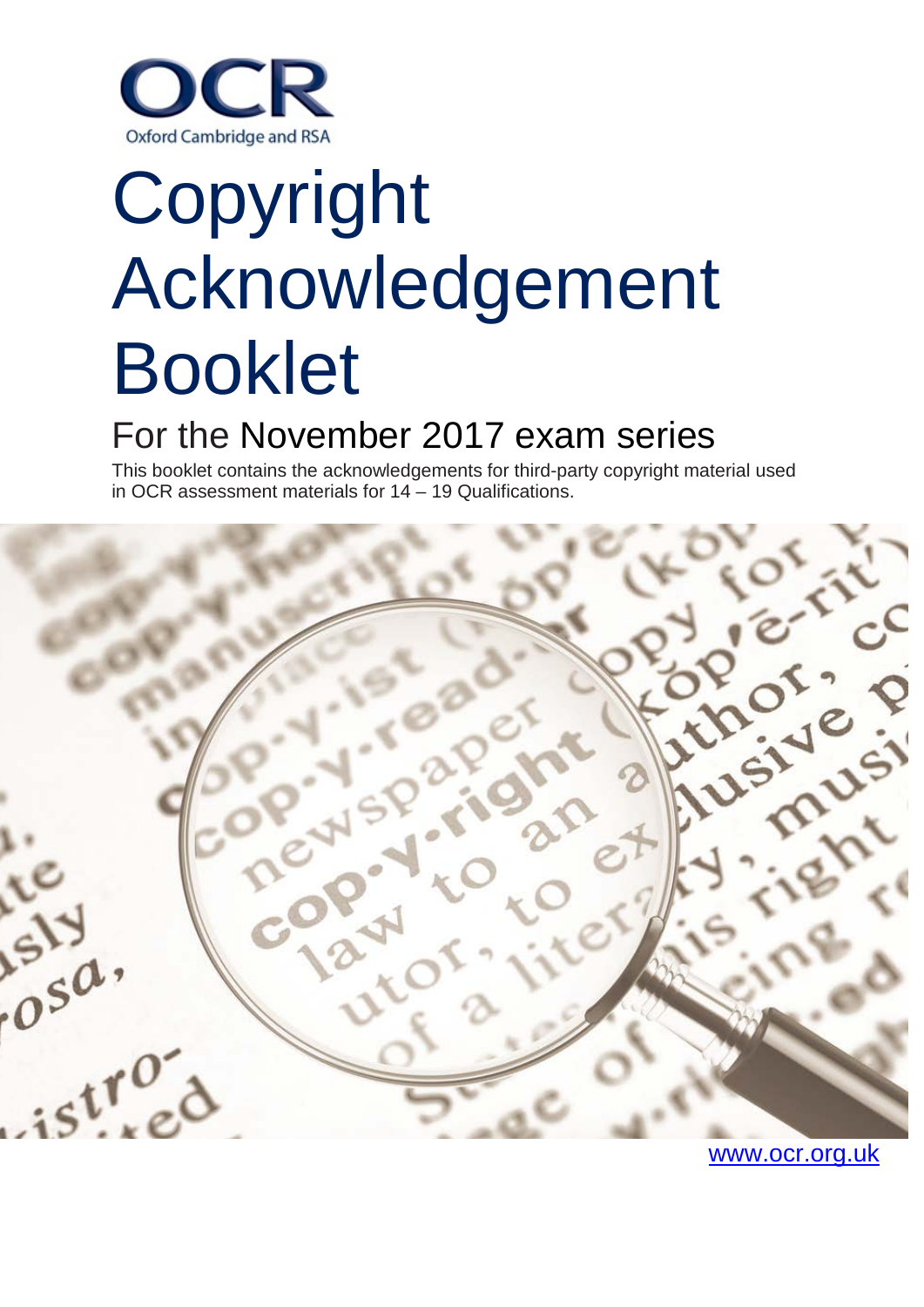#### **About the Copyright Acknowledgement Booklet**

Prior to the June 2009 examination series, acknowledgements for third-party copyright material were printed on the back page of the relevant exam papers and associated assessment materials. For security purposes, from that series onwards, OCR has created this separate booklet to include all of the acknowledgements, rather than including them in the exam papers or associated assessment materials.

The booklet is published after each examination series, as soon as the assessment materials become available to the public.

It is available online from the OCR website at:

**<http://www.ocr.org.uk/i-want-to/download-past-papers/conditions-of-use/>**

The OCR Copyright Team can be contacted by post at 1 Hills Road, Cambridge, CB1 2EU, or by email at [ocr.copyright@ocr.org.uk.](mailto:ocr.copyright@ocr.org.uk)

Where possible, OCR has sought and cleared permission to reproduce items of third-party owned copyright material. Every reasonable effort has been made by OCR to trace copyright holders, but if any items requiring clearance have unwittingly been included, please contact the Copyright Team at the addresses above and OCR will be pleased to make amends at the earliest possible opportunity.

#### **How to find an acknowledgement**

Each acknowledgement is filed firstly by subject and then under the unit number of the exam paper in which the copyright material appears.

Where an exam paper has more than one document associated with it, each document is identified with its separate acknowledgements.

**From the January 2013 series onwards, only the examination material containing third party material will be included in the Acknowledgement Booklet. Therefore please assume that any exam papers or subject areas not listed in this booklet are entirely © OCR.**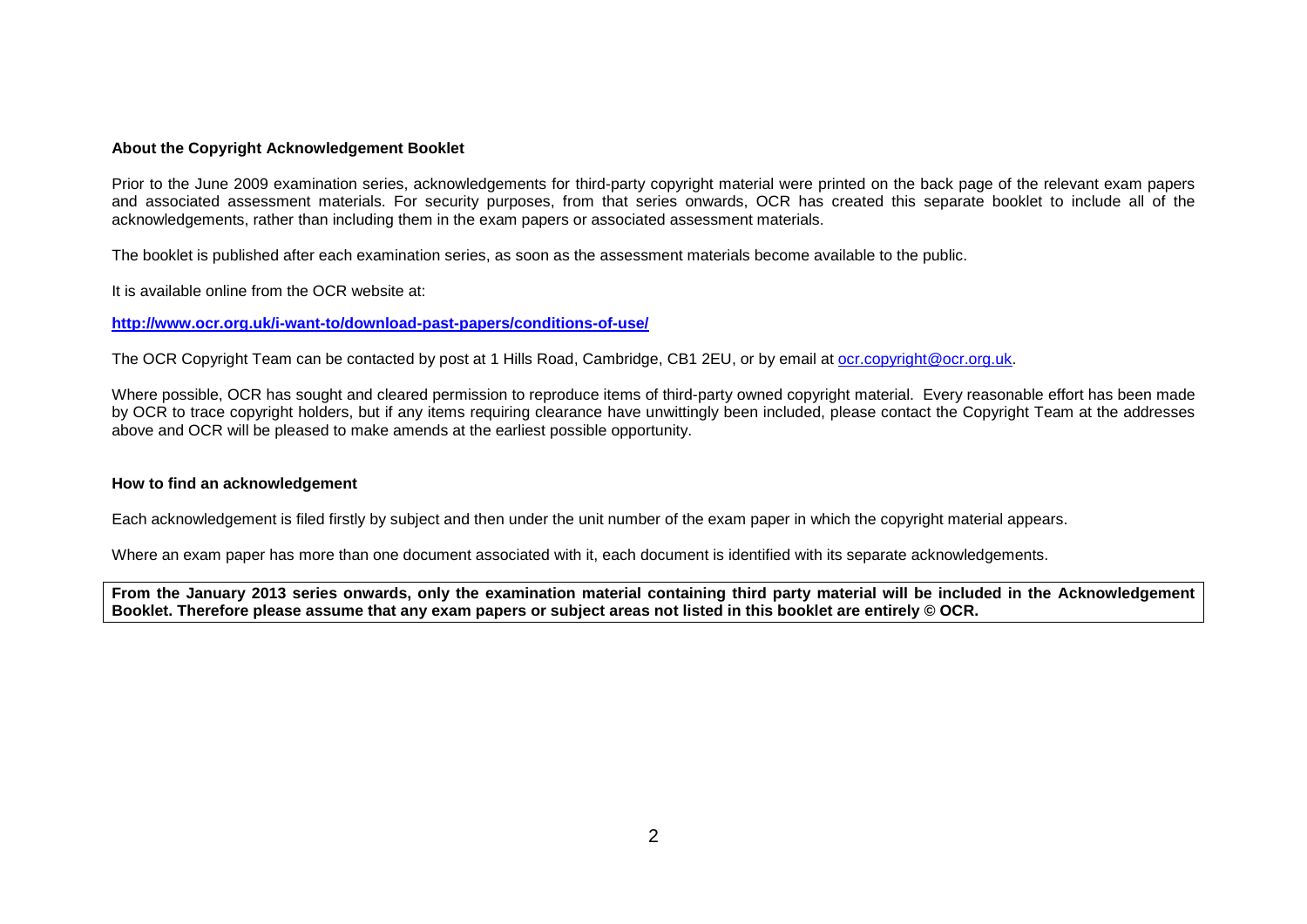### **Contents (by Subject)**

| 21 <sup>st</sup> Century Science |   |
|----------------------------------|---|
| English                          | 5 |
| <b>Gateway Science</b>           |   |

*Please assume that any subjects not listed here contain no third party material. OCR will be happy to correct any omissions upon notification.*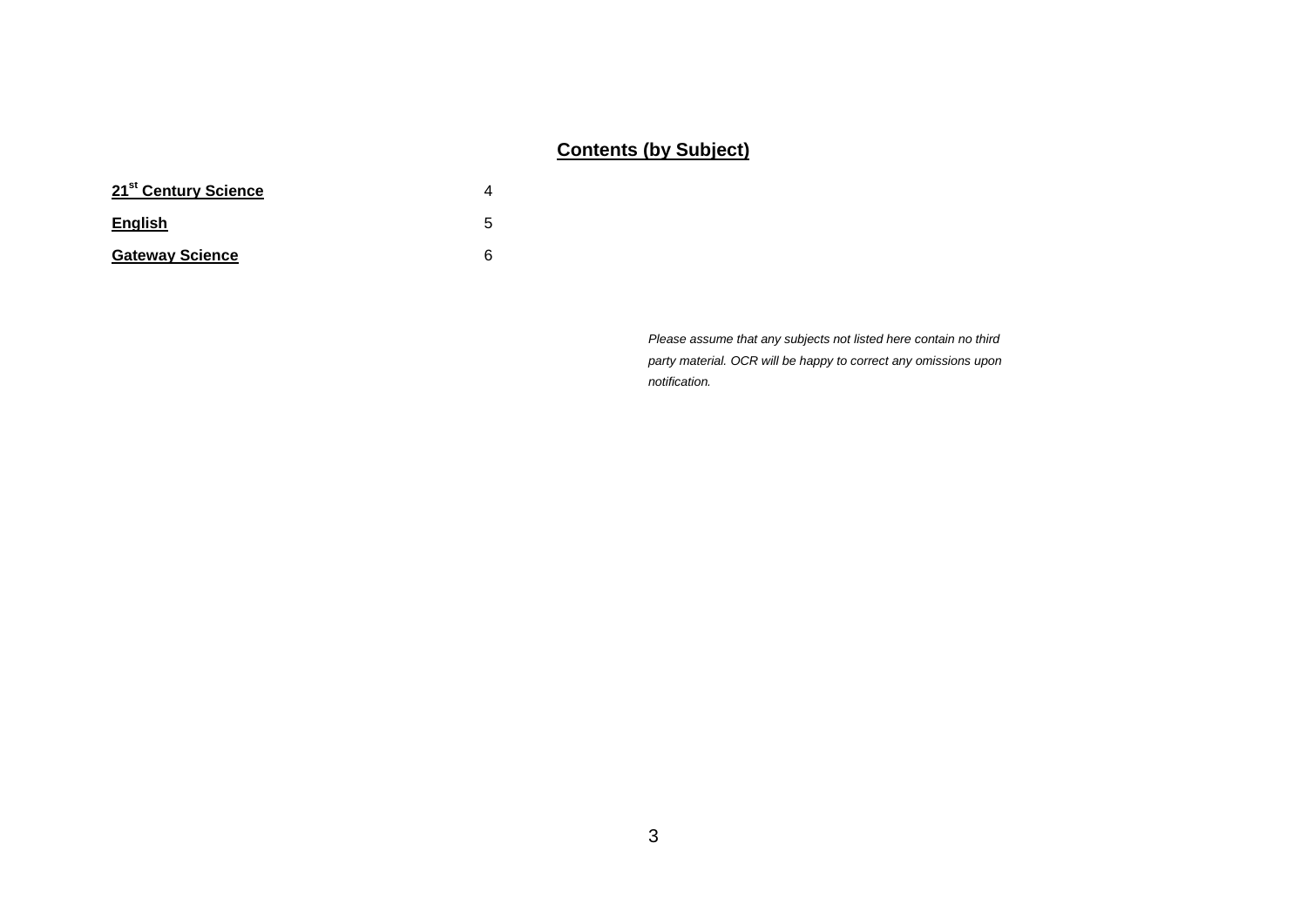<span id="page-3-0"></span>

| 21 <sup>st</sup> Century Science |             |                                                                                                         |                   |            |                                                                                                                                         |
|----------------------------------|-------------|---------------------------------------------------------------------------------------------------------|-------------------|------------|-----------------------------------------------------------------------------------------------------------------------------------------|
| A181/01                          | <b>GCSE</b> | <b>Twenty First Century Science Physics</b><br><b>A/Science A</b><br>Modules P1 P2 P3 (Foundation Tier) | Question<br>paper | Q3a, graph | OCR is aware that third party material appeared in this exam<br>but it has not been possible to identify and acknowledge the<br>source. |
|                                  |             |                                                                                                         |                   | Q6b, graph | OCR is aware that third party material appeared in this exam<br>but it has not been possible to identify and acknowledge the<br>source. |
|                                  |             |                                                                                                         |                   | Q7a, image | OCR is aware that third party material appeared in this exam<br>but it has not been possible to identify and acknowledge the<br>source. |
| A181/02                          | <b>GCSE</b> | <b>Twenty First Century Science Physics</b><br><b>A/Science A</b><br>Modules P1 P2 P3 (Higher Tier)     | Question<br>paper | Q3, graph  | OCR is aware that third party material appeared in this exam<br>but it has not been possible to identify and acknowledge the<br>source. |
|                                  |             |                                                                                                         |                   | Q5a, image | OCR is aware that third party material appeared in this exam<br>but it has not been possible to identify and acknowledge the<br>source. |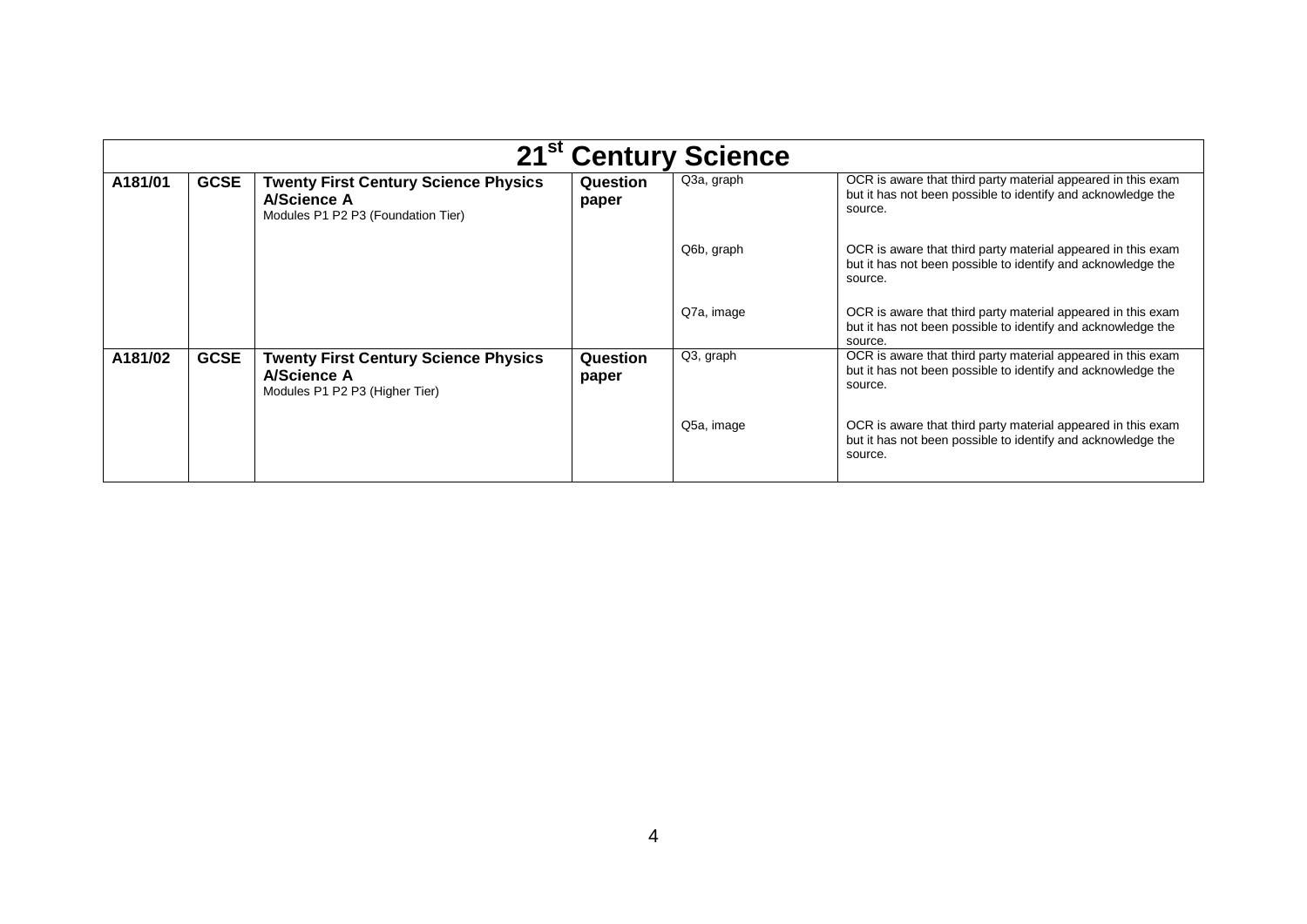<span id="page-4-0"></span>

| <b>English</b> |             |                                                                |                          |        |                                                                                                                                                                                                                  |
|----------------|-------------|----------------------------------------------------------------|--------------------------|--------|------------------------------------------------------------------------------------------------------------------------------------------------------------------------------------------------------------------|
| J351/01        | <b>GCSE</b> | <b>English Language</b><br>Communicating information and ideas | Reading<br><b>Insert</b> | Text 1 | Adapted from T Pocock, 'Trafalgar: An Eyewitness History',<br>page unknown, Penguin Books Ltd, 2005. Item reproduced by<br>kind permission of The Estate of Tom Pocock through Andrew<br>Lownie Literary Agency. |
|                |             |                                                                |                          | Text 2 | Adapted from K Holmstedt, 'Band of Sisters: American Women<br>at War in Iraq', pp vii-ix, Stackpole Books, 2007. All rights<br>reserved. Reproduced by kind permission of Rowman &<br>Littlefield.               |
| J351/02        | <b>GCSE</b> | <b>English Language</b><br>Exploring effects and impact        | Reading<br><b>Insert</b> | Text 1 | J Buchan, 'The Thirty-Nine Steps', pp82-83, Wordsworth<br>Classics, 1996. Reproduced by kind permission of Wordsworth<br>Classics.                                                                               |
|                |             |                                                                |                          | Text 2 | A Conan Doyle, 'The Hound of the Baskervilles & The Valley of<br>Fear', pp97-98, Wordsworth Classics, 1996. Reproduced by<br>kind permission of Wordsworth Classics.                                             |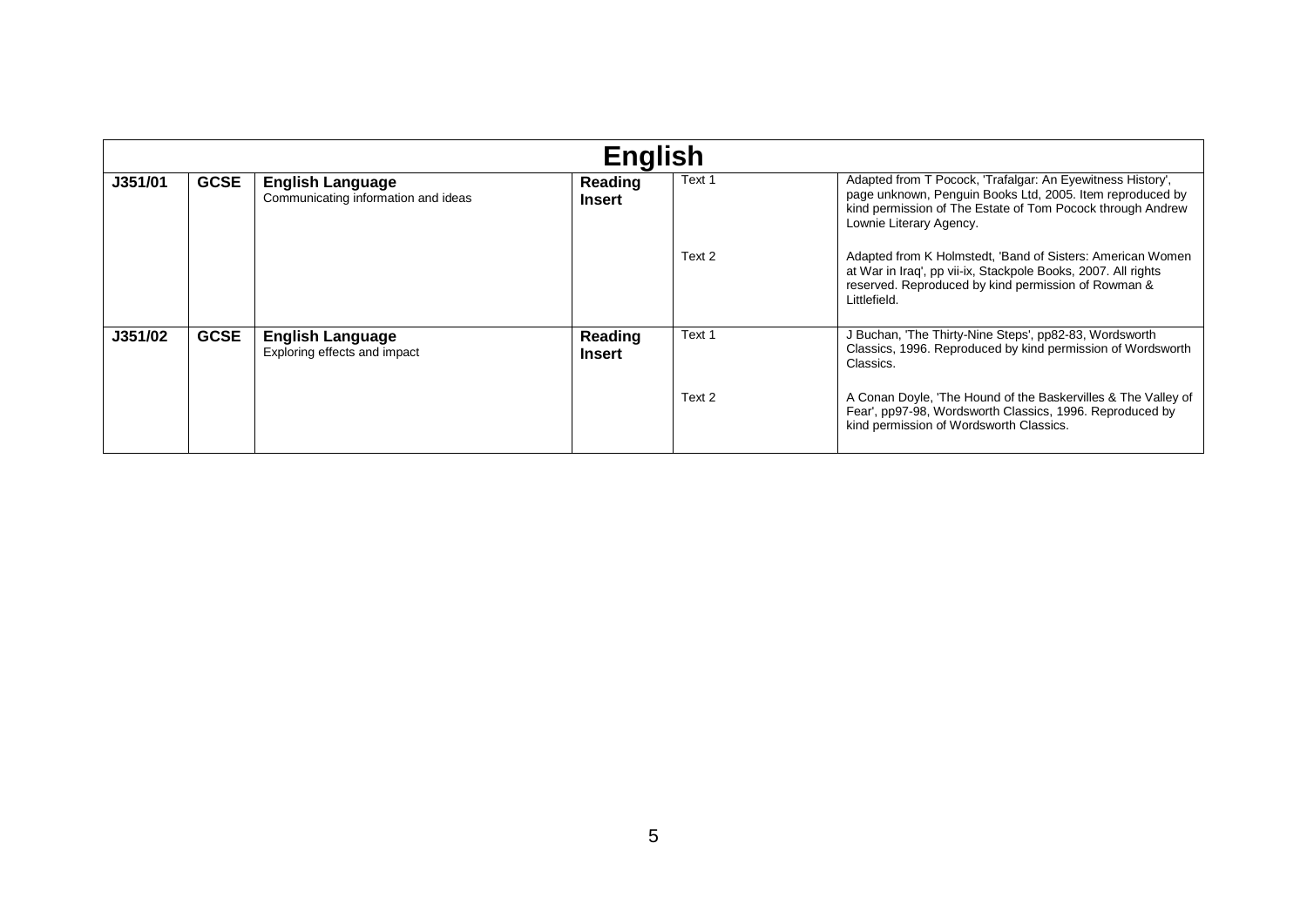<span id="page-5-0"></span>

|         | <b>Gateway Science</b> |                                                                                    |                   |                                                   |                                                                                                                                                                                                                                                                                                                                                            |  |
|---------|------------------------|------------------------------------------------------------------------------------|-------------------|---------------------------------------------------|------------------------------------------------------------------------------------------------------------------------------------------------------------------------------------------------------------------------------------------------------------------------------------------------------------------------------------------------------------|--|
| B711/01 | <b>GCSE</b>            | <b>Gateway Science - Science B</b><br>Science modules B1, C1, P1 (Foundation Tier) | Question<br>paper | Section A - Module B1,<br>Q <sub>1</sub> a, image | © asiseeit, iStock, www.istockphoto.com.                                                                                                                                                                                                                                                                                                                   |  |
|         |                        |                                                                                    |                   | Section A - Module B1.<br>Q <sub>1</sub> c, image | © SUE FORD/SCIENCE PHOTO LIBRARY.                                                                                                                                                                                                                                                                                                                          |  |
|         |                        |                                                                                    |                   | Section A - Module B1.<br>Q3, text                | Adapted from 'Impact of Malaria', www.cdc.gov, Centers for<br>Disease Control and Prevention. Permission to reproduce all<br>copyright material has been applied for. In some cases, efforts<br>to contact copyright-holders have been unsuccessful and OCR<br>will be happy to rectify any omissions of acknowledgements in<br>future papers if notified. |  |
|         |                        |                                                                                    |                   | Section A - Module B1,<br>Q5a, data               | © All rights reserved. 'Obesity in Canada'. Public Health<br>Agency of Canada, 2011. Adapted and reproduced with<br>permission from the Minister of Health, 2017.                                                                                                                                                                                          |  |
|         |                        |                                                                                    |                   | Section B - Module C1,<br>Q8, image               | © 5second, iStock, www.istockphoto.com.                                                                                                                                                                                                                                                                                                                    |  |
|         |                        |                                                                                    |                   | Section B - Module C1,<br>Q9, image               | © Edi_Eco, iStock, www.istockphoto.com.                                                                                                                                                                                                                                                                                                                    |  |
|         |                        |                                                                                    |                   | Section C - Module P1,<br>Q12b, image             | European Energy Label, Department for Environment, Food<br>and Rural Affairs (Defra). Reproduced under the terms of the<br>Open Government Licence v3.0.                                                                                                                                                                                                   |  |
| B711/02 | <b>GCSE</b>            | <b>Gateway Science - Science B</b><br>Science modules B1, C1, P1 (Higher Tier)     | Question<br>paper | Section A - Module B1,<br>Q <sub>1</sub> a, image | © asiseeit, istock, www.istockphoto.com.                                                                                                                                                                                                                                                                                                                   |  |
|         |                        |                                                                                    |                   | Section A - Module B1.<br>Q <sub>1</sub> b, image | © SUE FORD/SCIENCE PHOTO LIBRARY.                                                                                                                                                                                                                                                                                                                          |  |
|         |                        |                                                                                    |                   | Section B - Module C1,<br>Q8, image               | © PobladuraFCG, iStock, www.istockphoto.com.                                                                                                                                                                                                                                                                                                               |  |